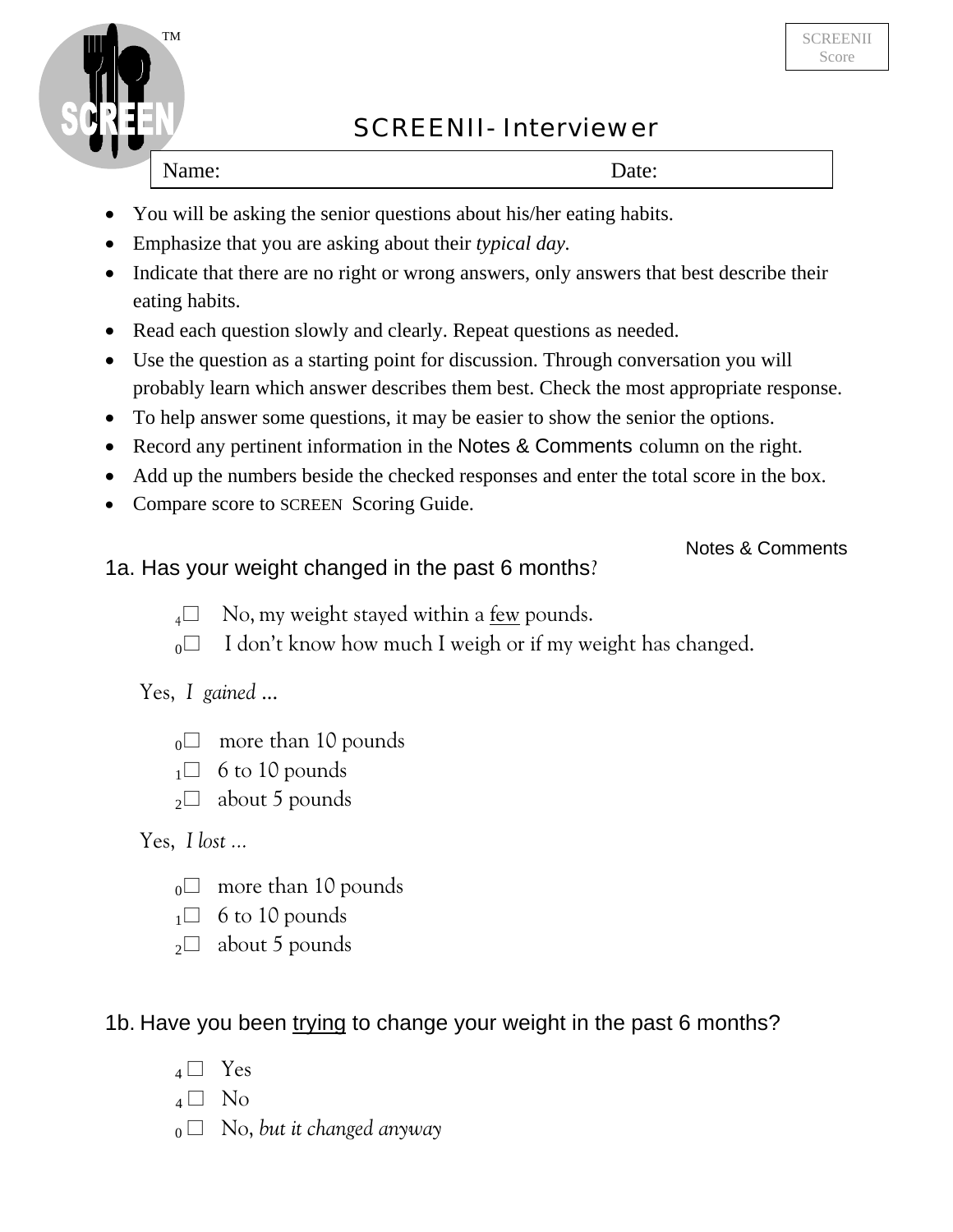# 1c. Do you think your weight is …?

- $_0$  more than it should be
- $_4$   $\Box$  just right
- $_0 \Box$  less than it should be

### 2. Do you skip meals?

- $_4\Box$  Never or rarely
- <sup>2</sup> Sometimes
- $1 \square$  Often
- $_0$  Almost every day

# 3. Do you limit or avoid certain foods?

- **4**□ I eat most foods.
- $_2\Box$  I limit some foods and I am managing fine.
- $_0$  I limit some foods and I am finding it difficult to manage.

# 4. How would you describe your appetite?

- <sup>4</sup> Very good
- <sup>3</sup> Good
- <sup>2</sup> Fair
- $_0$  Poor

## 5**.** How many pieces or servings of fruit and vegetables do you eat in a day? *Fruit and vegetables can be canned, fresh, frozen, or juice.*

- $4\Box$  Five or more
- $_3\Box$  Four
- $\sqrt{2}$  Three
- $1 \square$  Two
- $\circ$  Less than two
- 6. How often do you eat meat, eggs, fish, poultry, OR meat alternatives?  *Meat alternatives are dried peas, beans, lentils, nuts, peanut butter, tofu.*
	- <sup>4</sup> Two or more times a *day*
	- <sup>3</sup> One to two times a *day*
	- <sup>1</sup> Once a *day*
	- <sup>0</sup> Less than once a *day*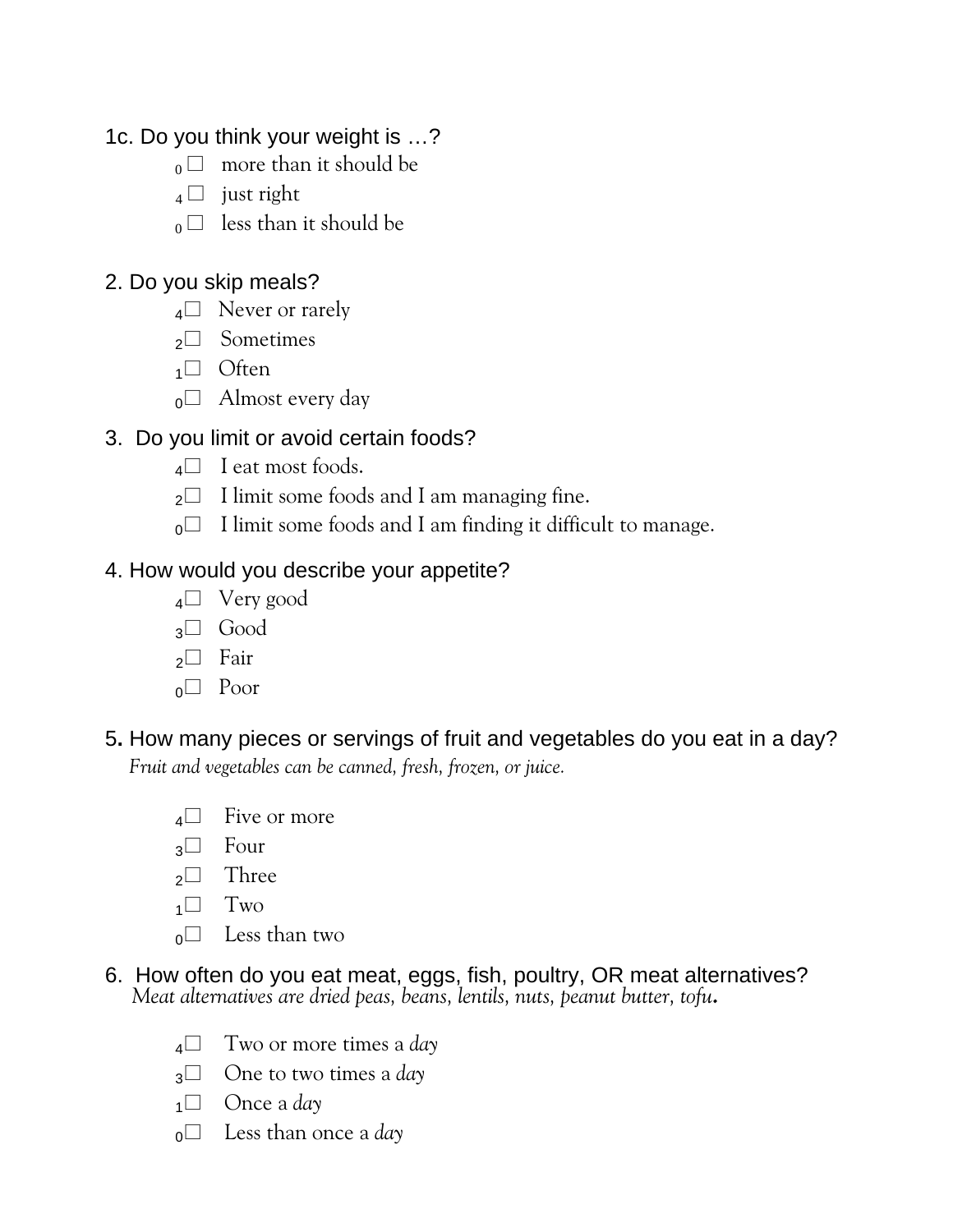# 7. How often do you have milk products?

 *Includes fluid milk, cooking with milk, milk puddings, ice cream, cheese, yogurt, and milk alternatives like fortified soy beverages.*

- <sup>4</sup> Three or more times a *day*
- <sup>3</sup> Two to three times a *day*
- <sup>2</sup> One to two times a *day*
- $1^\square$  Usually once a *day*
- $_0$  Less than once a *day*

#### 8. How much fluid do you drink in a day?

*Includes: water, tea, coffee, herbal drinks, juice, and soft drinks, but not alcohol.*

- <sup>4</sup> Eight or more cups
- 3<sup>1</sup> Five to seven cups
- <sup>2</sup> Three to four cups
- $1^\square$  About two cups
- $_0$  Less than two cups

#### 9. Do you cough, choke or have pain when swallowing food OR fluids?

- $_4\Box$  Never
- $_3\Box$  Rarely
- <sup>1</sup> Sometimes
- $_0$  Often or always

#### 10. Is biting or chewing food difficult for you?

- <sup>4</sup> Never
- <sup>3</sup> Rarely
- <sup>2</sup> Sometimes
- $_0$  Often or always

#### 11. Do you use commercial meal replacements or supplements?  *Shakes, puddings, or energy bars*

- $_4\Box$  Never or rarely
- <sup>2</sup> Sometimes
- $_0$  Often or always